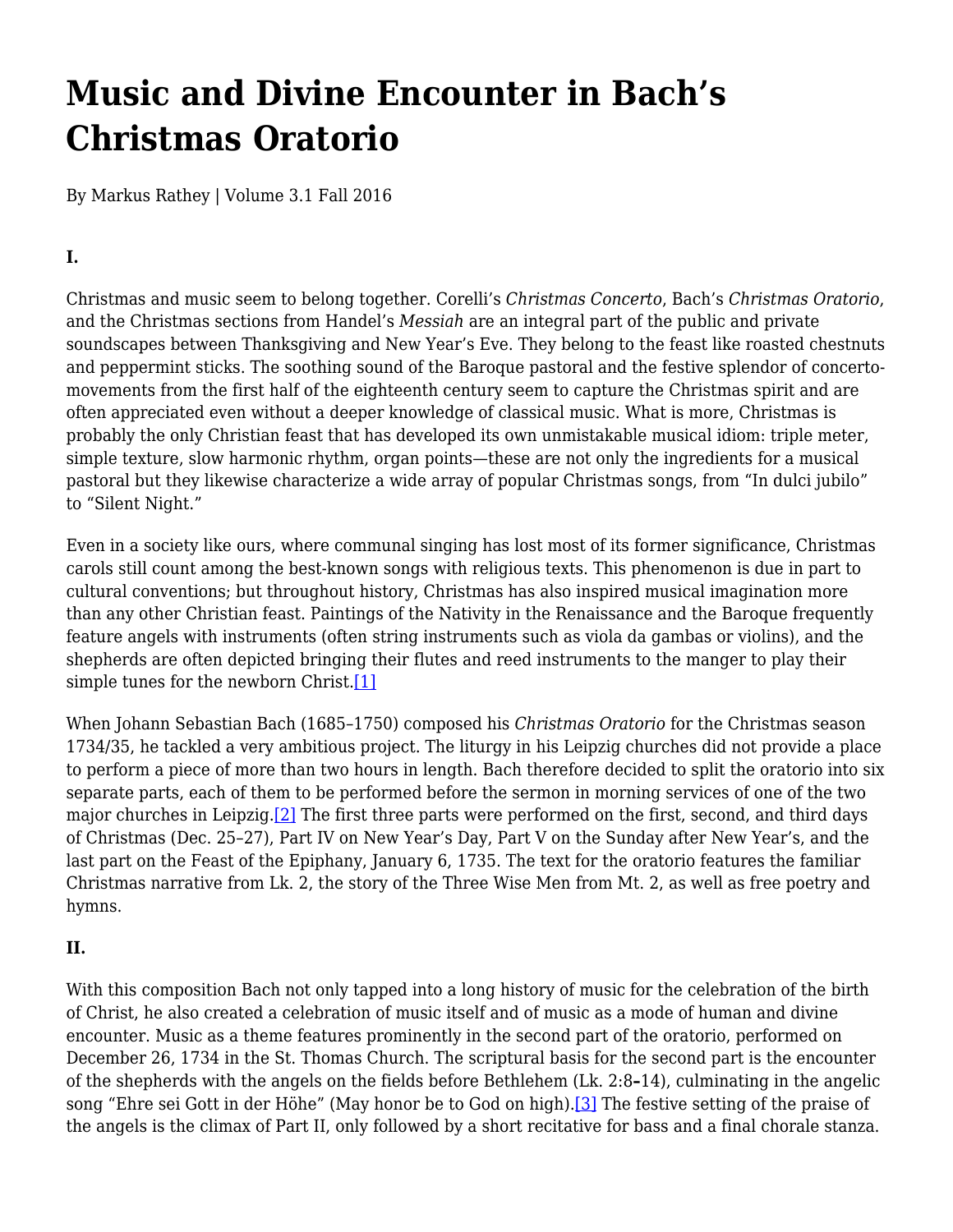Already in the opening movement for Part II, however, Bach celebrates the encounter between the angels and the shepherds, albeit without words, only with the use of music. An instrumental sinfonia depicts the bucolic scene in the fields close to Bethlehem. Bach plays with a common stereotype of shepherds' music, the pastorale: lilting motives in triple meter over a simple, often static, bass. However, the opening sinfonia is more than just a musical genre painting, it describes an encounter. Bach uses the string instruments of the orchestra (here doubled by the flutes) to depict the arrival of the angels. His listeners would have been familiar with paintings that associated the sound of the strings with the divine messengers. The shepherds, on the other hand, are represented by the nasal sound of the oboes—again a typical feature in Baroque iconography.<sup>[4]</sup> At the beginning of his sinfonia, Bach juxtaposes these two sonic groups: the strings begin, then they are interrupted by the oboes, then the strings take the lead again, and so forth. Each group also has its unique musical ideas. The angels play an elegantly flowing *siciliano* motive, while the shepherds interject with a simpler, more rustic theme. Gradually, however, the oboes adopt musical ideas from the strings, and in the final moments of the sinfonia, the strings and oboes play the same motive. In the last two measures, the strings even drop out and the oboes of the shepherds play the angelic motive all by themselves.<sup>[5]</sup> Symbolically speaking, the angels serve as a model for the music of the shepherds. Bach's skillful juxtaposition and assimilation of musical ideas and musical topoi correlates with Martin Luther's interpretation of the angelic choir in Lk. 2. In his *Hauspostille* the Reformer states that through the birth of Christ, humans become co-citizens with the angels: "But he is not only our Lord, but he is also the Lord of the angels; and together with the angels we are members of the Lord's domestic community. While we had been servants of the devil before, now the Child has honored us by elevating us to the citizenry of the angels. They are now our best friends.  $\ldots$  "[6] A theological treatise from 1746 formulates this synthesis thus: "In Christo und durch Christum stimmen himmel und erde, Gott, Engel und menschen wieder zusammen."<sup>[7]</sup> (In Christ and through Christ heaven and earth, God, angel, and men sound together). Bach's sinfonia enacts this synthesis musically by leading the two musical choirs, which are distinct in motive and color, to a sonic synthesis.

Bach envisions the angels and the shepherds as two "choirs," two musical ensembles, which engage in a dialogue. This idea also shapes the following movements of Part II of the oratorio. After the announcement of Jesus's birth, the text of the following recitative even calls the shepherds a "choir": "What God has pledged to Abraham, he now lets be shown to the chorus of shepherds as fulfilled" (no. 14).

The angel then urges the shepherds to go to the manger and to see "the miracle" that has taken place. But again, the shepherds do not only appear as passive bystanders but the angel also encourages them to sing a lullaby for the newborn Child: "Then sing for him by his cradle—in a sweet tone and with united choir—this lullaby" (no. 18).[8]

While the biblical narrative expects the angels to sing their angelic *Gloria*, nowhere do we read in the Gospel of Luke that the shepherds made music as well. However, for Bach and his anonymous librettist there is no question but that the encounter would have a musical component. If the angels are singing, the shepherds have to be imagined as following their example by singing, as well.

The lullaby that follows is a beautiful alto aria, which meditates on the intimate relationship between the believer and Jesus: "Sleep, my most beloved, enjoy your rest . . . refresh your breast, feel the delight" (no. 19). The music of the alto aria is soothing, with a lilting rhythm. It fits the stereotype of a lullaby.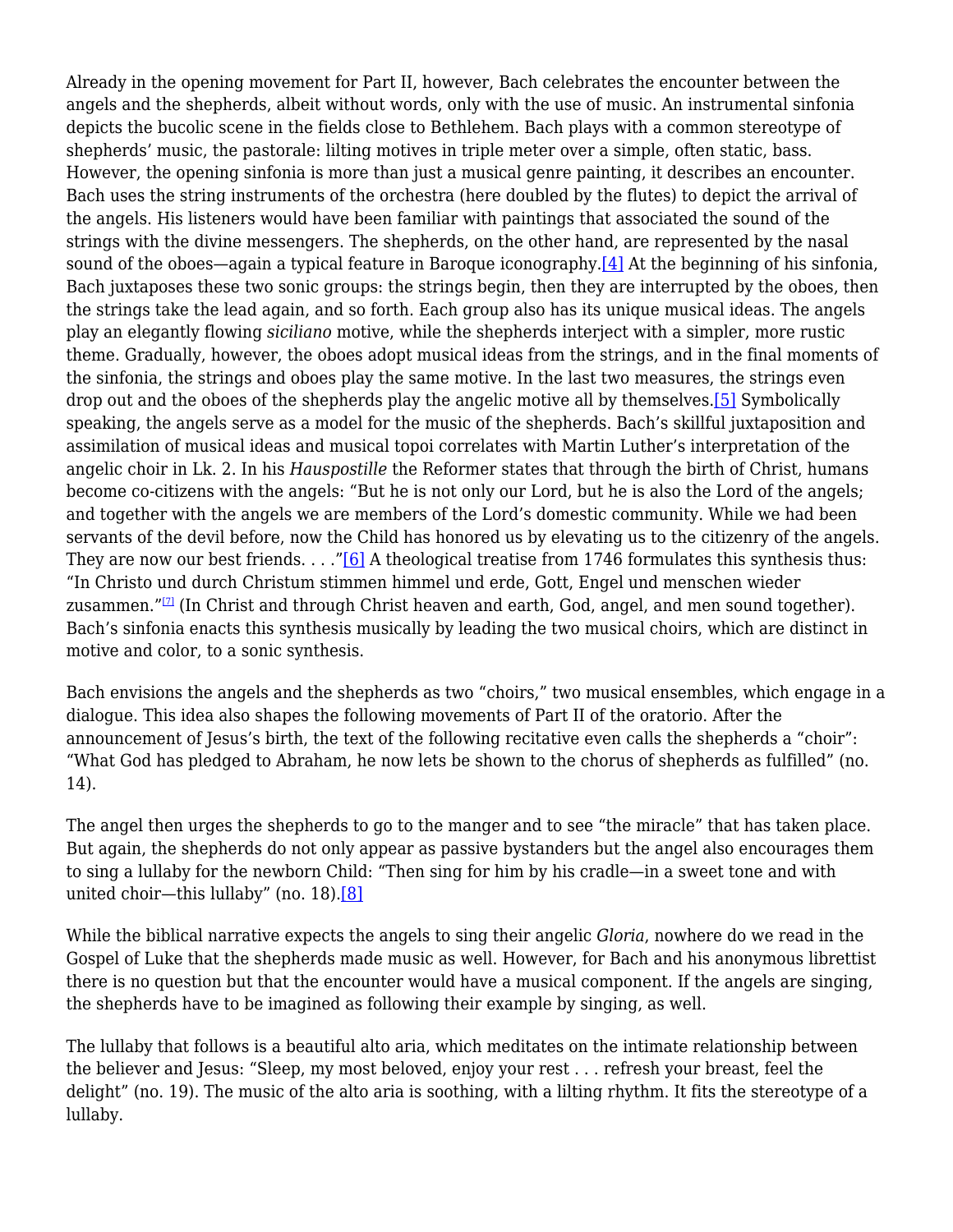The shepherds encounter the message of Jesus's birth in music and their first response is music. The encounter between the human and divine spheres takes place in sound. The theological synthesis is also musical synthesis. Harmony between God and man is represented by musical harmony.

#### **III.**

After the alto lullaby, the Evangelist announces the arrival of the heavenly hosts, and the angels sing their "May honor be to God on high," the angelic *Gloria*. Bach divides the text of the heavenly chorus into three sections: the praise of God on high, the peace on earth, and the great pleasure to humankind. As he had already done in the opening sinfonia, Bach establishes a juxtaposition between the divine sphere in the first section and the human sphere in the second section; in the third section, he leads these two spheres to a synthesis by combining musical ideas from the first two sections. Bach essentially follows the same pattern he had already used in the opening sinfonia, now applied to a setting of the central biblical text.

The angelic *Gloria* is followed by a small recitative, sung by the bass voice, which connects the praise of the angels with the human response. The focus is no longer only on the shepherds; it is wider. It is the call to all mankind to join the choir of angels: "Quite right, you angels: shout and sing. . . . Arise then! We will join with you in song." The text for the recitative finally spells out what the music had already represented several times, the combination of heavenly and human forces in the musical praise of God.

The second part of the oratorio (like the other parts as well), ends with a setting of a common congregational hymn. Even though the hymn was here to be sung by the choir, hymn settings like this commonly represented the voice of the congregation in Bach's oratorios. This is the case here as well. In the hymn setting the singers join the angels and praise the newborn Son of God: "We sing to you, amid your host, with all our power . . . that you, O long-desired guest, have now presented yourself" (no. 23). The hymn setting is accompanied by the instruments, and we hear again the musical motives from the opening sinfonia, as well as the intricate juxtaposition of strings (now playing together with the voices) and the nasal sound of the oboes.

# **IV.**

Traces of a similar view of music can also be found in other movements of the oratorio, albeit not as concentrated as in Part II. Already the opening movement of the oratorio begins with the praise of God through music: "Shout, exult, arise, praise the days [of Christmas]. . . . Break forth into song, full of shouting and rejoicing" (no. 1). But again, even before the voices of the singers enter, Bach has already displayed the different voices of the orchestra in fanfares of praise: first the drums, then the flutes, followed by the oboes and the trumpets. When the singers finally enter in measure 33, their "Shout, exult, arise" almost feels redundant, because that is exactly what the instruments have already done for quite a while. The opening chorus is a celebration of music as a means of expressing the joy that will later be announced by the angels in the *Gloria*. The same is true for the opening movement of the third part of the oratorio: "Ruler of heaven, give heed to our babble, let our feeble songs praise you" (no. 24). Music—here the songs and psalms sung in the honor of God—serves as a celebration of the birth of Jesus. Even though the text does not mention it directly, the divine praise from the human chorus is again modeled on the praise sung by the angels. The students of the St. Thomas School who sang the work in 1734/35 would have been familiar with this idea. The laws for the school (Schulordnung), recently revised in 1733, described the musical duties of the pupils by comparing them to a choir of angels: "When they are singing, they shall diligently remember the nature and the duties of the holy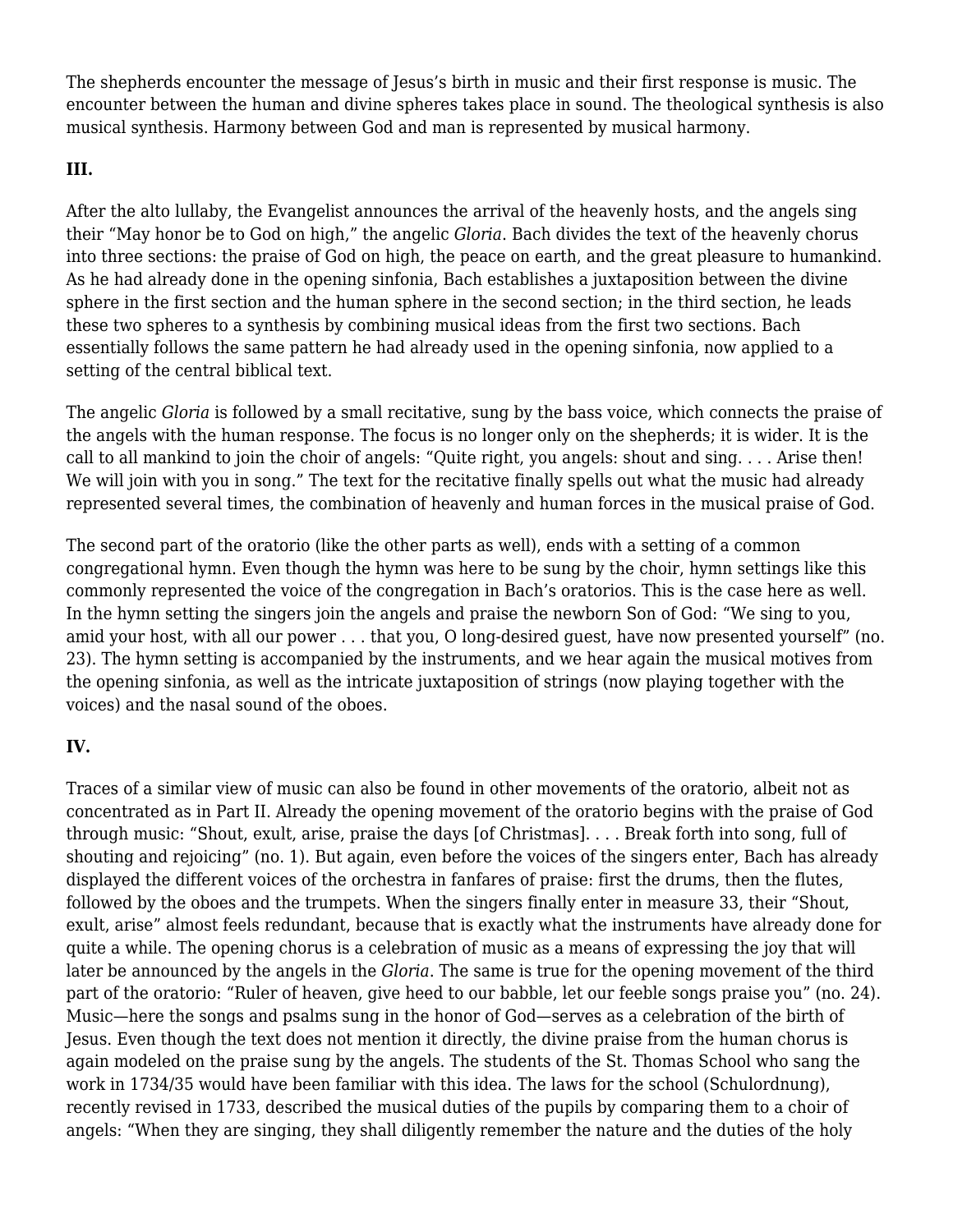angels; this shall teach them that the singing of sacred songs is a glorious duty and how they should behave honorably while singing these songs."[9]

For Bach and his contemporaries, Christmas music was not only a way to set a sentimental mood, not only the celebration of a "Silent Night" or the sonic memory of jingling bells. It was a means of encounter with God. Earthly music was a reflection of heavenly music; the voices of the human choir emulated the angelic voices. The goal was a sonic and spiritual harmony between heaven and earth.[10] Music was part of how God revealed himself in the Christmas narrative, and it was at the same time a human answer: praise for the coming of Christ but also the expression of love and affection in the lullaby sung for the baby in the manger, "Sleep, my most beloved.... Feel the delight."



*Markus Rathey is Professor of Music History at the Yale Institute of Sacred Music and the Yale School of Music. He is a leading Bach scholar and currently president of the American Bach Society. His major study of Bach's Christmas Oratorio was published by Oxford University Press in 2016. The book analyzes Bach's masterwork from a musical, cultural, and theological perspective and sheds new light on Bach's own compositional process. His other recent book,* Bach's Major Vocal Works*, published by Yale University Press, includes a chapter on the Christmas Oratorio that explores the theological and liturgical contexts of the oratorio.*

## FOOTNOTES

[1] For an excellent overview of music and angels see Meredith J. Gill, *Angels and the Order of Heaven in Medieval and Renaissance Italy* (Cambridge: Cambridge University Press, 2014), especially pages 112–134.

[2] Some of the parts were also repeated during the Vespers services; for the liturgical context see Markus Rathey, *Johann Sebastian Bach's* Christmas Oratorio: *Music, Theology, Culture* (Oxford and New York: Oxford University Press, 2016), 120–125.

[3] The translations of the texts from Bach's oratorio follow the excellent translation by Michael Marissen, *Bach's Oratorios: The Parallel German-English Texts with Annotations* (New York and Oxford: Oxford University Press, 2008).

[4] Cf. Emanuel Winternitz, *Musical Instruments and Their Symbolism in Western Art: Studies in Musical Iconology* (New Haven and London: Yale University Press, 1979), 132–134.

[5] For a more detailed discussion of this movement see Rathey, *Bach's* Christmas Oratorio*, 197–207.*

[6] For the original text see Rathey, *Bach's* Christmas Oratorio*,* 206.

[7] Christoph Starke, *Synopsis Bibliothecae Exegeticae in Novum Testamentum: Kurzgefaster Auszug Der gründlichsten und nutzbarsten Auslegungen über alle Bücher Neues Testaments,* vol. I, Biel: Heilmann, 1746, col. 1039.

[8] For the function of the lullaby and the emotional understanding of Christmas in Bach's time see the